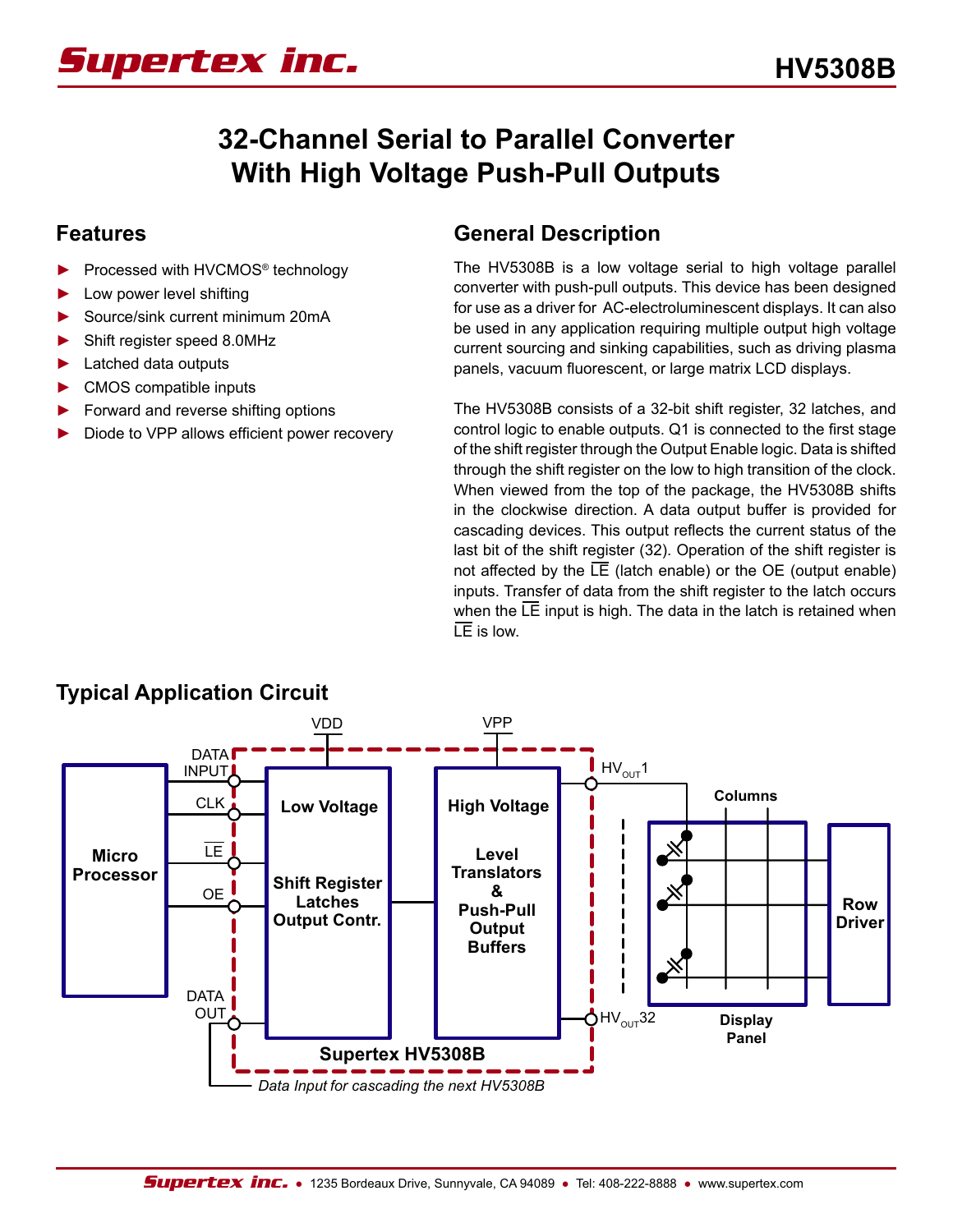### **Ordering Information**

| <b>Device</b>  | 44-Lead<br><b>Quad Cerpac</b><br>.650x.650in body<br>.190in height (max)<br>.050in pitch | 44-Lead PQFP<br>10.00x10.00mm body<br>2.35mm height (max)<br>0.80mm pitch | 44-Lead PLCC<br>.653x.653in body<br>.180in height (max)<br>.050in pitch |  |
|----------------|------------------------------------------------------------------------------------------|---------------------------------------------------------------------------|-------------------------------------------------------------------------|--|
| <b>HV5308B</b> | HV5308DJ-B*                                                                              | <b>HV5308PG-B-G</b>                                                       | HV5308PJ-B-G                                                            |  |

*-G indicates package is RoHS compliant ('Green').*

*\* Hi-Rel process flow available.*

### **Absolute Maximum Ratings**

| <b>Parameter</b>                                                             | Value                                                                           |
|------------------------------------------------------------------------------|---------------------------------------------------------------------------------|
| Supply voltage, $V_{\text{DD}}$                                              | $-0.5V$ to $+16V$                                                               |
| Supply voltage, $V_{\text{pp}}$                                              | $-0.5V$ to $+90V$                                                               |
| Logic input levels                                                           | -0.5V to $V_{\text{DD}}$ +0.5V                                                  |
| Ground current <sup>1</sup>                                                  | 1.5A                                                                            |
| Continuous total power dissipation <sup>2</sup><br><b>Plastic</b><br>Ceramic | 1200mW<br>1500mW                                                                |
| Operating temperature range<br>Plastic<br>Ceramic                            | -40 <sup>o</sup> C to +85 <sup>o</sup> C<br>$-55^{\circ}$ C to $+125^{\circ}$ C |
| Storage temperature range                                                    | -65 <sup>o</sup> C to +150 <sup>o</sup> C                                       |

*Absolute Maximum Ratings are those values beyond which damage to the device may occur. Functional operation under these conditions is not implied. Continuous operation of the device at the absolute rating level may affect device reliability. All voltages are referenced to device ground.*

#### *Notes:*

**Product Marking**

Top Marking

 $\ddot{\textbf{y}}_{\text{www}}$ **HV5308DJ-B LLLLLLLLLL** 

Bottom Marking

**CCCCCCCCCCC AAA** 

YY = Year Sealed WW = Week Sealed L = Lot Number C = Country of Origin\* A = Assembler ID\* *\*May be part of top marking* 

**44-Lead Quad Cerpac (DJ)**

- *1. Duty cycle is limited by the total power dissipated in the package.*
- *2. For operation above 25°C ambient derate linearly to maximum operating temperature at 20mW/°C for plastic and at 15mW/°C for ceramic.*

#### $6$  144 40<br>DRDDDDDDDDD **DE CARACTER DE LA PARTIE 44-Lead Quad Cerpac (DJ)** *(top view)* AAAAAAAAAAA RARARARANA **TELEVISION AND** 44 11111111111111 **44-Lead PQFP (PG)** *(top view)*  $6$  144 40 **THE PLANET CARD** الارداد والأرداد والأرداد **44-Lead PLCC (PJ)** *(top view)* Top Marking  $\boldsymbol{\theta}$ YY = Year Sealed YY = Year Sealed  **YYWW AAA** WW = Week Sealed **HV5308PJ-B** WW = Week Sealed **LLLLLLLLLL** L = Lot Number L = Lot Number A = Assembler ID Bottom Marking  $C =$  Country of Origin\* A = Assembler ID\*

**Pin Configurations**

C = Country of Origin\* = "Green" Packaging *\*May be part of top marking*  **CCCCCCCCCCC** 

#### **44-Lead PLCC (PJ)**

#### *Packages may or may not include the following marks: Si or*

**44-Lead PQFP (PG)**

Top Marking

*B*<sub>YYWW</sub> **HV5308PG-B LLLLLLLLL** 

Bottom Marking

**CCCCCCCC AAA** 

*\*May be part of top marking* 

= "Green" Packaging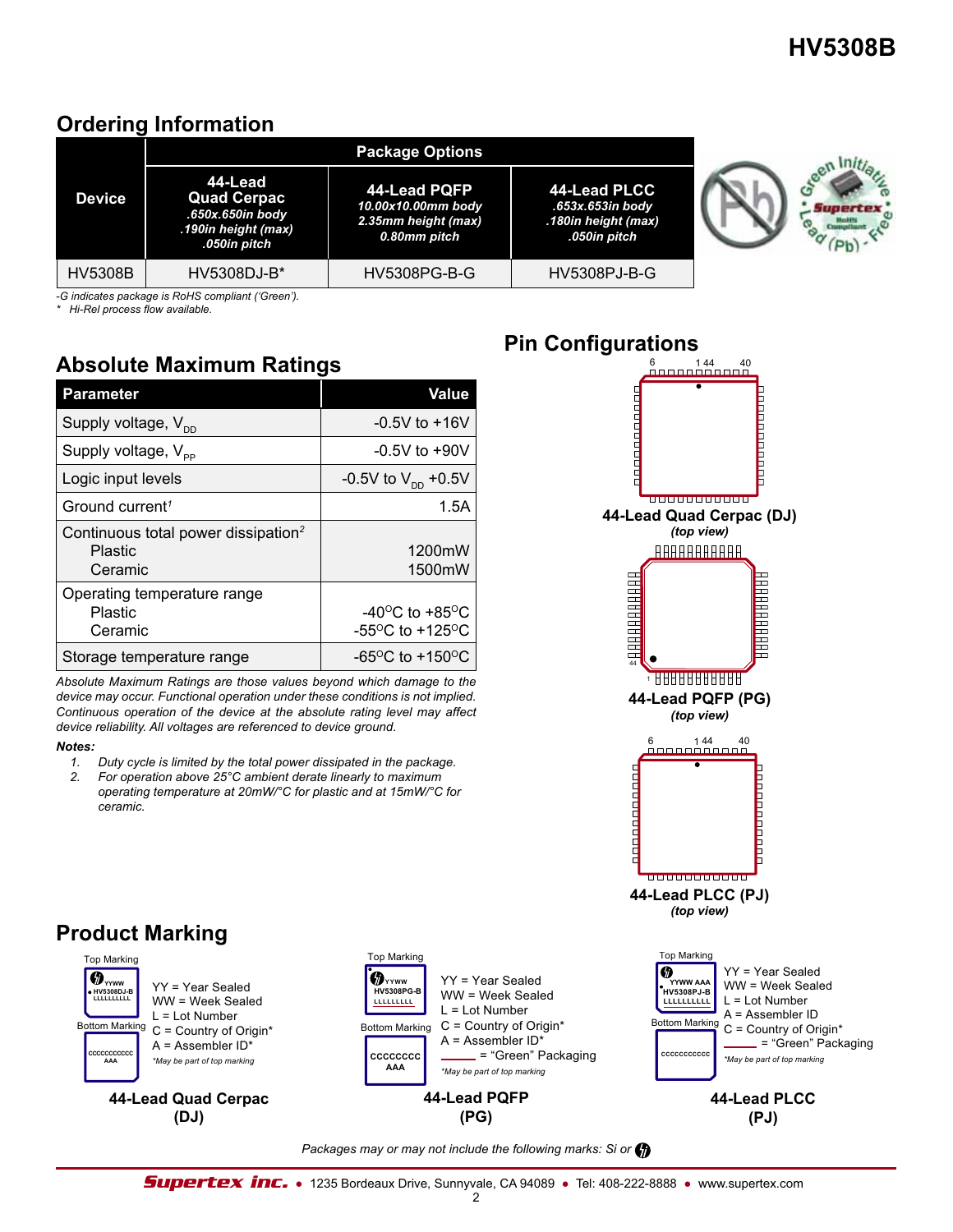#### **Recommended Operating Conditions** *(over -40°C to 85°C for plastic and -55°C to 125°C for ceramic)*

| Sym                            | <b>Parameter</b>     | Min            | <b>Max</b> | <b>Units</b> |
|--------------------------------|----------------------|----------------|------------|--------------|
| $V_{DD}$                       | Logic voltage supply | 10.8           | 13.2       |              |
| $V_{\text{pp}}$                | High voltage supply  | 8.0            | 80         |              |
| $V_{\scriptscriptstyle\rm IH}$ | Input high voltage   | $V_{DD} - 2.0$ | $V_{DD}$   |              |
| $V_{\rm n}$                    | Input low voltage    | 0              | 2.0        |              |
| 'CLK                           | Clock frequency      | 0              | 8.0        | <b>MHz</b>   |

#### **Power-Up Sequence**

#### *Power-up sequence should be the following:*

- *1. Connect ground*
- *2. Apply*  $V_{DD}$
- *3. Set all inputs (Data, CLK, LE, etc.) to a known state*
- *4. Apply*  $V_{pp}$
- *5. The V<sub>PP</sub>* should not fall below V<sub>DD</sub> or float during operation.

#### *Power-down sequence should be the reverse of the above.*

#### **Electrical Characteristics**  $(V_{pp} = 60V, V_{DD} = 12V, T_A = 25^{\circ}C)$ **DC Characteristics**

| Sym                        | <b>Parameter</b>                    | Min                      | <b>Max</b>               | <b>Units</b> | <b>Conditions</b>                           |
|----------------------------|-------------------------------------|--------------------------|--------------------------|--------------|---------------------------------------------|
| $I_{PP}$                   | $V_{\text{pp}}$ supply current      | -                        | 0.5                      | mA           | HV <sub>OUTPUTS</sub> high to low           |
| DDQ <sup>I</sup>           | $I_{DD}$ supply current (quiescent) |                          | 100                      | μA           | All inputs = $V_{\text{op}}$ or GND         |
| $I_{DD}$                   | $I_{DD}$ supply current (operating) |                          | 15                       | mA           | $V_{DD}$ = $V_{DD}$ max, $f_{CLK}$ = 8.0MHz |
| $V_{OH}$ (data)            | Shift register output voltage       | 10.5                     | $\overline{\phantom{a}}$ | V            | $I_0$ = -100µA                              |
| $V_{\alpha}$ (data)        | Shift register output voltage       | $\overline{\phantom{a}}$ | 1.0                      | V            | $I_0 = 100 \mu A$                           |
| ı''                        | Current leakage, any input          |                          | 1.0                      | μA           | $V_{IN} = V_{DD}$                           |
| I <sub>IL</sub>            | Current leakage, any input          | $\overline{\phantom{a}}$ | $-1.0$                   | μA           | $V_{1N} = 0$                                |
| $V_{oc}$                   | HV output clamp diode voltage       | $\overline{\phantom{a}}$ | $-1.5$                   | V            | $I_{\text{ol}} = -100 \text{mA}$            |
| $V_{\text{OH}}$            | HV output when sourcing             | 52                       | $\overline{\phantom{a}}$ | V            | $I_{OH}$ = -20mA, -40 to 85°C               |
| $V_{_{OL}}$                | HV output when sinking              | $\overline{\phantom{a}}$ | 8.0                      | V            | $I_{\text{ol}}$ = 20mA, -40 to 85°C         |
| $V_{OH}$                   | HV output when sourcing             | 52                       | $\overline{\phantom{a}}$ | V            | $I_{OH}$ = -15mA, -55 to 125°C              |
| $\mathsf{V}_{\mathsf{OL}}$ | HV output when sinking              | $\blacksquare$           | 8.0                      | V            | $I_{OL}$ = 15mA, -55 to 125°C               |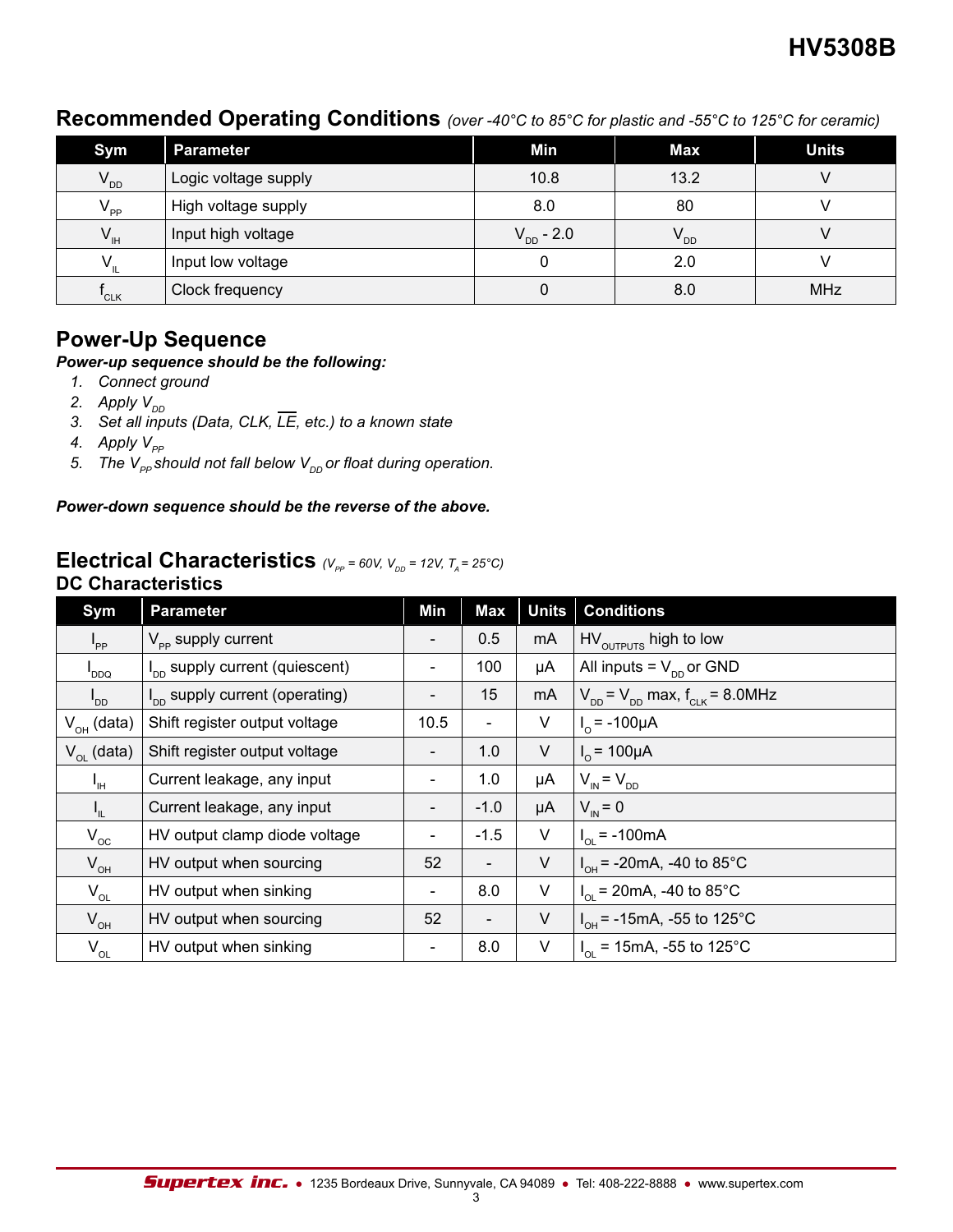#### **AC Characteristics**

| Sym                                              | <b>Parameter</b>                                         | Min                      | <b>Max</b>               | Units      | <b>Conditions</b> |
|--------------------------------------------------|----------------------------------------------------------|--------------------------|--------------------------|------------|-------------------|
| $\mathsf{f}_{\texttt{CLK}}$                      | Clock frequency                                          | $\overline{\phantom{a}}$ | 8.0                      | <b>MHz</b> | $---$             |
| $t_{\text{WL}}$ or $t_{\text{WH}}$               | Clock width, HIGH or LOW                                 | 62                       | $\overline{\phantom{a}}$ | ns         | $---$             |
| $\mathfrak{t}_{\mathsf{s}\mathsf{u}}$            | Setup time before CLK rises                              |                          | $\overline{\phantom{a}}$ | ns         | $---$             |
| t <sub>н</sub>                                   | Hold time after CLK rises                                | 10                       | $\overline{\phantom{a}}$ | ns         | ---               |
| $t_{\text{DLH}}$ (Data)                          | Data output delay after L to H CLK                       | $\overline{\phantom{a}}$ | 110                      | ns         | $C_i = 15pF$      |
| $t_{\text{DHL}}$ (Data)                          | Data output delay after H to L CLK                       | $\overline{\phantom{a}}$ | 110                      | ns         | $C_i = 15pF$      |
| $t_{\text{DLE}}$                                 | $LE$ delay after L to H CLK                              | 50                       | $\overline{\phantom{a}}$ | ns         | $---$             |
| $t_{\text{WLE}}$                                 | Width of $LE$ pulse                                      | 50                       | $\overline{\phantom{a}}$ | ns         | ---               |
| $\mathfrak{t}_{\textsf{\tiny SLE}}$              | $LE$ setup time before L to H CLK                        | 50                       | $\overline{\phantom{a}}$ | ns         | $---$             |
| $t_{_{ON}}$                                      | Delay from $\overline{LE}$ to HV <sub>OUT</sub> , L to H | $\overline{\phantom{a}}$ | 500                      | ns         | $---$             |
| $\mathfrak{t}_{\scriptscriptstyle \mathsf{OFF}}$ | Delay from $\overline{LE}$ to HV <sub>OUT</sub> , H to L | $\overline{\phantom{a}}$ | 500                      | ns         | $---$             |

### **Switching Waveforms**

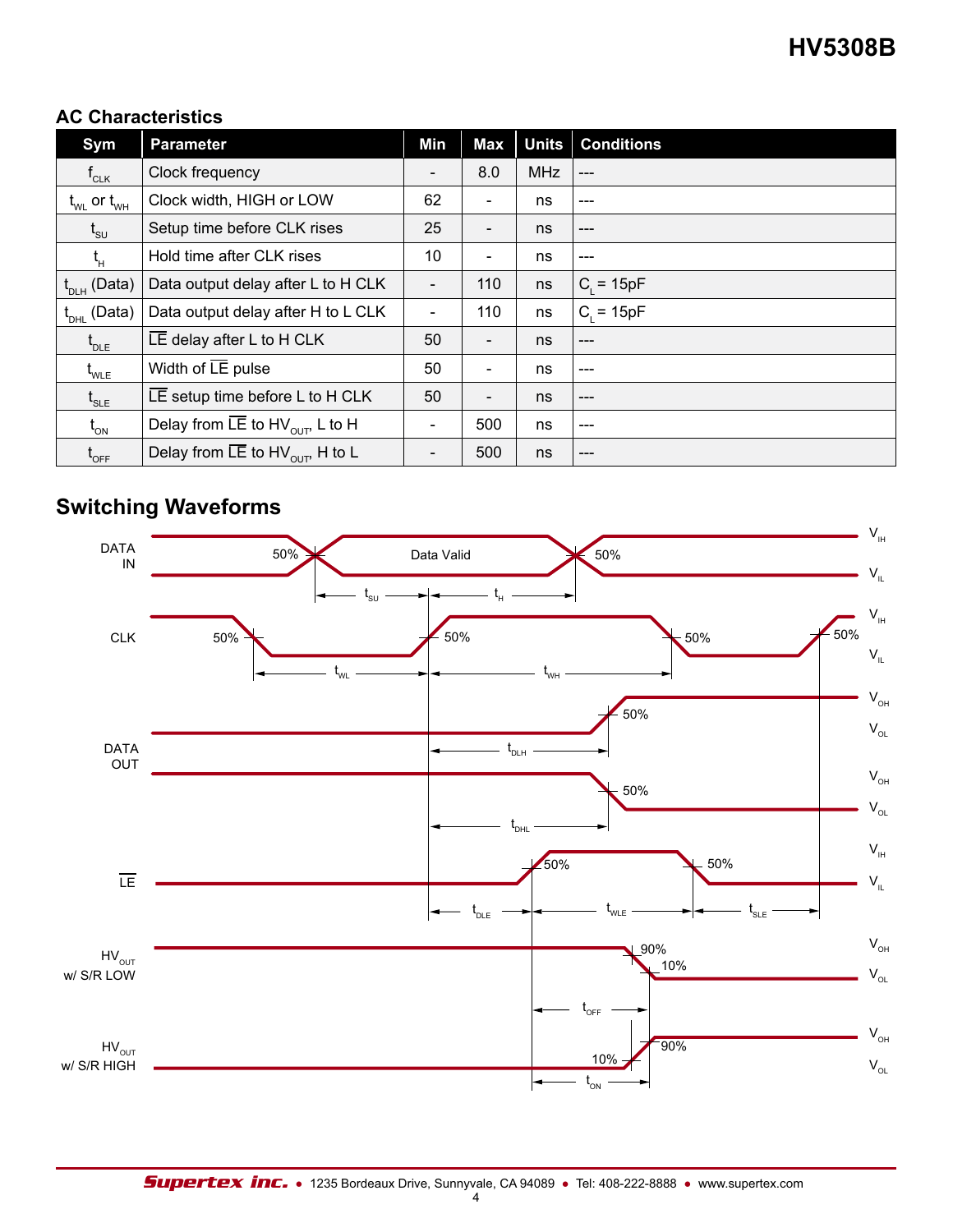### **Input and Output Equivalent Circuits**



### **Functional Block Diagram**



### **Function Tables**

| <b>DATA IN</b>                                       | CLK* | <b>DATA OUT</b> | <b>DATA IN</b> | LE | <b>OE</b> | <b>HV OUT</b>         |
|------------------------------------------------------|------|-----------------|----------------|----|-----------|-----------------------|
| н                                                    |      |                 |                |    |           | All $HV_{OUT} = LOW$  |
|                                                      |      |                 |                |    | н         | Previous latched data |
| ⌒                                                    | No   | No change       | Н              |    | H         | н                     |
| Note:<br>$\overline{I}$ = LOW - to - HIGH transition |      |                 |                |    |           |                       |

*H = High*

 $L = Low$ 

*X = Don't Care*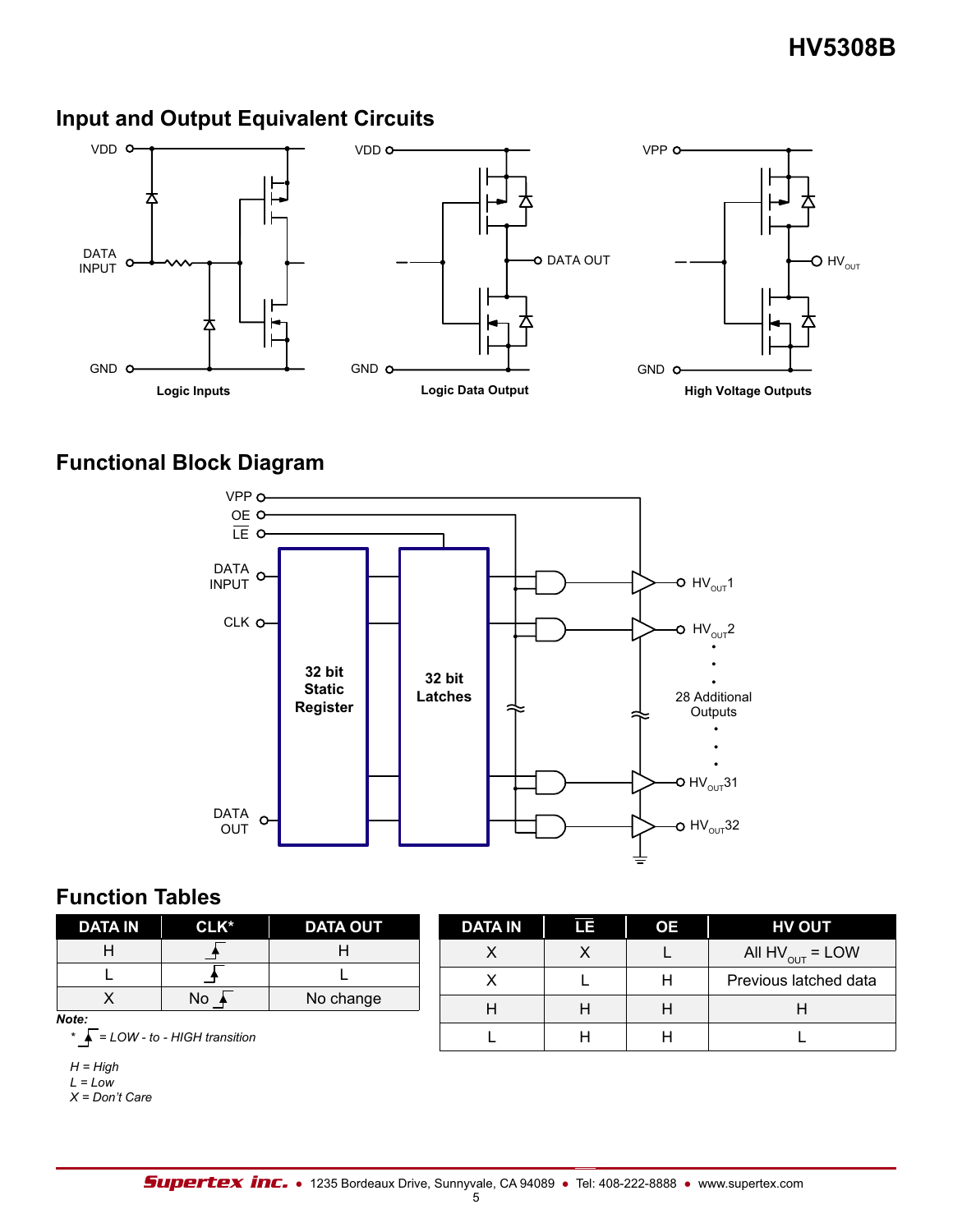# **44-Lead PQFP Pin Assignment (PG)**

| Pin#                    | <b>Function</b>                        | <b>Description</b>                                                                |  |  |  |  |  |
|-------------------------|----------------------------------------|-----------------------------------------------------------------------------------|--|--|--|--|--|
| $\mathbf{1}$            | $HV_{OUT}$ 22                          |                                                                                   |  |  |  |  |  |
| $\overline{2}$          | $HV_{OUT}$ 21                          |                                                                                   |  |  |  |  |  |
| $\sqrt{3}$              | $HV_{OUT}$ 20                          |                                                                                   |  |  |  |  |  |
| $\overline{\mathbf{4}}$ | $HV_{OUT}$ 19                          |                                                                                   |  |  |  |  |  |
| $\sqrt{5}$              | $HV_{OUT}18$                           |                                                                                   |  |  |  |  |  |
| $\,6\,$                 | $HV_{OUT}17$                           |                                                                                   |  |  |  |  |  |
| $\overline{7}$          | $HV_{OUT}16$                           |                                                                                   |  |  |  |  |  |
| $\bf 8$                 | $HV_{OUT}15$                           |                                                                                   |  |  |  |  |  |
| $\boldsymbol{9}$        | $HV_{OUT}$ 14                          |                                                                                   |  |  |  |  |  |
| $10$                    | $HV_{OUT}13$                           |                                                                                   |  |  |  |  |  |
| 11                      | $HV_{OUT}12$                           | High voltage outputs.                                                             |  |  |  |  |  |
| 12                      | $HV_{OUT}11$                           | High voltage push-pull outputs, which, depending on controlling low voltage data, |  |  |  |  |  |
| 13                      | $HV_{OUT}10$                           | can drive loads either to GND, or to $V_{\text{pp}}$ rail levels.                 |  |  |  |  |  |
| 14                      | $HV_{OUT}9$                            |                                                                                   |  |  |  |  |  |
| 15                      | $\mathsf{HV}_{\mathsf{OUT}}\mathsf{8}$ |                                                                                   |  |  |  |  |  |
| 16                      | $HV_{OUT}Z$                            |                                                                                   |  |  |  |  |  |
| 17                      | $HV_{OUT}6$                            |                                                                                   |  |  |  |  |  |
| 18                      | $HV_{OUT}5$                            |                                                                                   |  |  |  |  |  |
| 19                      | $HV_{OUT}4$                            |                                                                                   |  |  |  |  |  |
| 20                      | $HV_{OUT}3$                            |                                                                                   |  |  |  |  |  |
| 21                      | $HV_{OUT}2$                            |                                                                                   |  |  |  |  |  |
| 22                      | $HV_{OUT}1$                            |                                                                                   |  |  |  |  |  |
|                         |                                        | Serial data output.                                                               |  |  |  |  |  |
| 23                      | DATA OUT                               | Data output for cascading to the data input of the next device.                   |  |  |  |  |  |
| 24                      |                                        |                                                                                   |  |  |  |  |  |
| 25                      | N/C                                    | No connect.                                                                       |  |  |  |  |  |
| 26                      |                                        |                                                                                   |  |  |  |  |  |
|                         |                                        | Data shift register clock                                                         |  |  |  |  |  |
| 27                      | <b>CLK</b>                             | Input are shifted into the shift register on the positive edge of the clock.      |  |  |  |  |  |
| 28                      | <b>GND</b>                             | Logic and high voltage ground                                                     |  |  |  |  |  |
| 29                      | <b>VPP</b>                             | High voltage power rail.                                                          |  |  |  |  |  |
| 30 <sup>°</sup>         | <b>VDD</b>                             | Low voltage logic power rail.                                                     |  |  |  |  |  |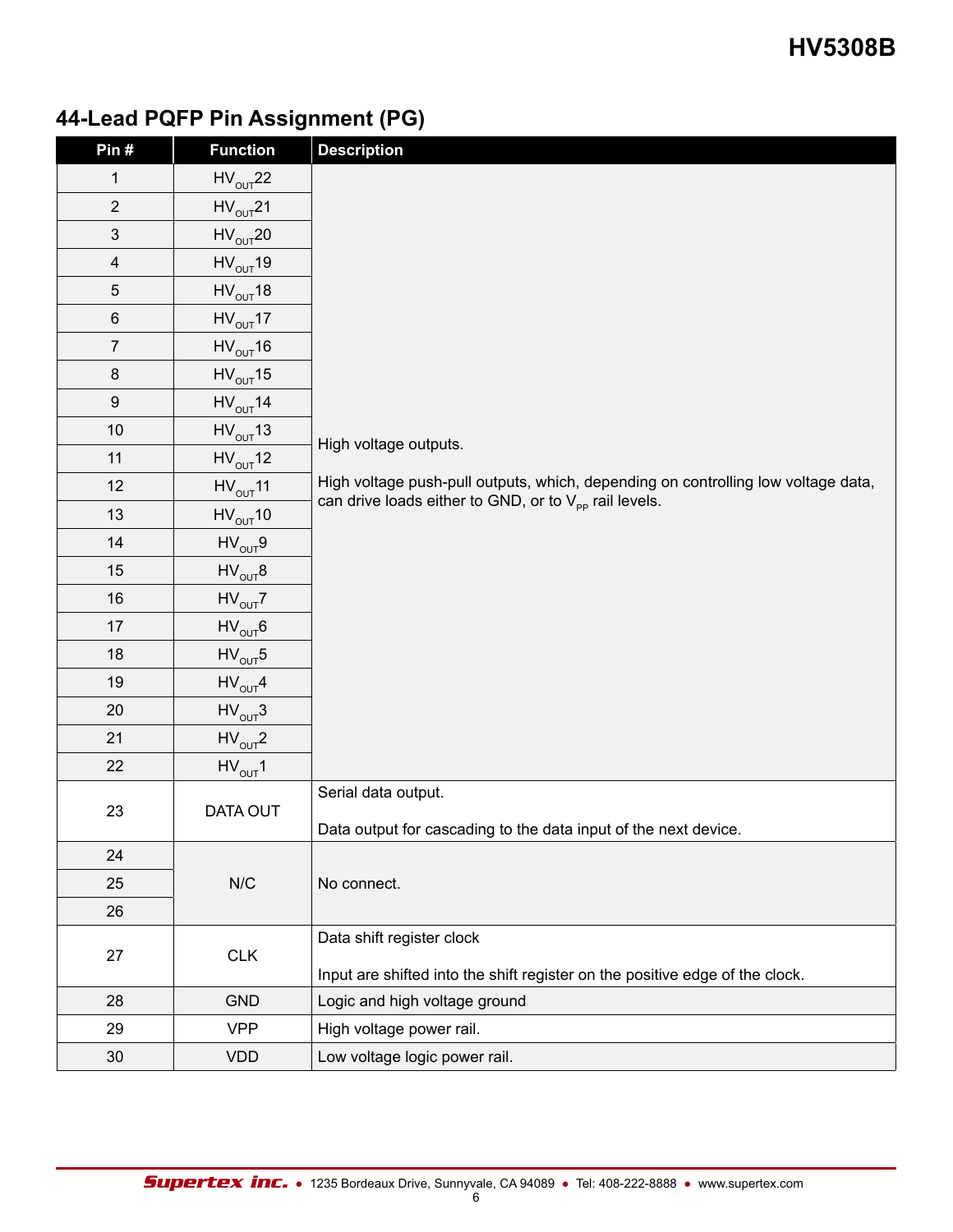# **44-Lead PQFP Pin Assignment (PG)**

| Pin# | <b>Function</b> | <b>Description</b>                                                                                                                                                                     |
|------|-----------------|----------------------------------------------------------------------------------------------------------------------------------------------------------------------------------------|
| 31   | LE.             | Latch enable input.<br>When LE is HIGH, shift register data is transferred into a data latch. When LE is<br>LOW, data is latched, and new data can be clocked into the shift register. |
| 32   | <b>DATA IN</b>  | Serial data input.<br>Data needs to be present before each rising edge of the clock.                                                                                                   |
| 33   | <b>OE</b>       | Output enable input.<br>When OE is LOW, all HV outputs are forced into a LOW state, regardless of data in<br>each channel. When OE is HIGH, all HV outputs reflect data latched.       |
| 34   | N/C             | No connect.                                                                                                                                                                            |
| 35   | $HV_{OUT}$ 32   |                                                                                                                                                                                        |
| 36   | $HV_{OUT}31$    |                                                                                                                                                                                        |
| 37   | $HV_{OUT}30$    |                                                                                                                                                                                        |
| 38   | $HV_{OUT}$ 29   |                                                                                                                                                                                        |
| 39   | $HV_{OUT}$ 28   | High voltage outputs.                                                                                                                                                                  |
| 40   | $HV_{OUT}$ 27   | High voltage push-pull outputs, which, depending on controlling low voltage data,                                                                                                      |
| 41   | $HV_{OUT}26$    | can drive loads either to GND, or to $V_{\text{pp}}$ rail levels.                                                                                                                      |
| 42   | $HV_{OUT}25$    |                                                                                                                                                                                        |
| 43   | $HV_{OUT}$ 24   |                                                                                                                                                                                        |
| 44   | $HV_{OUT}$ 23   |                                                                                                                                                                                        |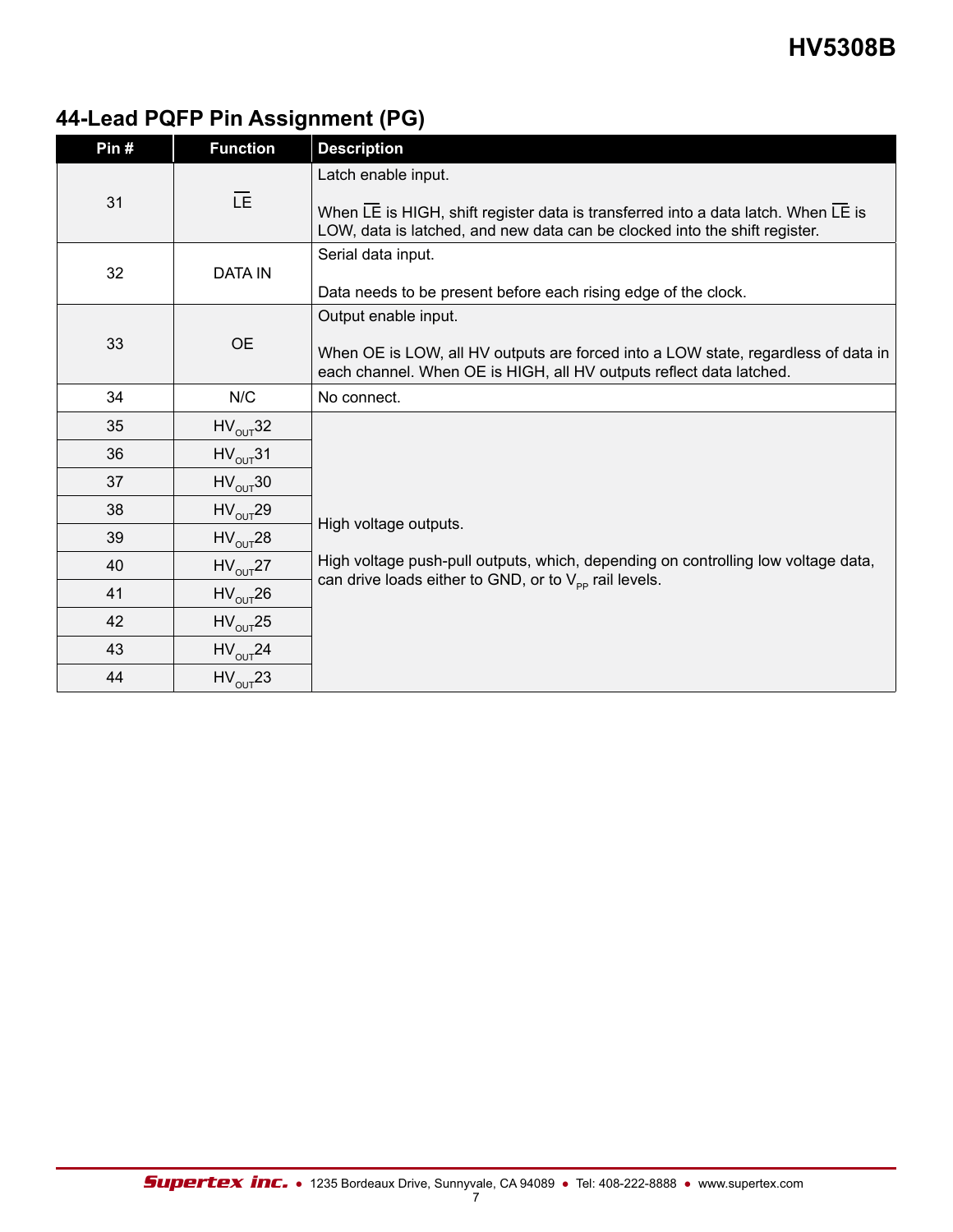### **44-Lead Quad Cerpac/PLCC Pin Assignment (DJ/PJ)**

| Pin#                    | <b>Function</b> | <b>Description</b>                                                                                                                                              |  |  |  |  |  |
|-------------------------|-----------------|-----------------------------------------------------------------------------------------------------------------------------------------------------------------|--|--|--|--|--|
| $\mathbf 1$             | $HV_{OUT}17$    |                                                                                                                                                                 |  |  |  |  |  |
| $\overline{2}$          | $HV_{OUT}16$    |                                                                                                                                                                 |  |  |  |  |  |
| $\mathfrak{S}$          | $HV_{OUT}15$    |                                                                                                                                                                 |  |  |  |  |  |
| $\overline{\mathbf{4}}$ | $HV_{OUT}$ 14   |                                                                                                                                                                 |  |  |  |  |  |
| 5                       | $HV_{OUT}13$    |                                                                                                                                                                 |  |  |  |  |  |
| 6                       | $HV_{OUT}12$    |                                                                                                                                                                 |  |  |  |  |  |
| $\overline{7}$          | $HV_{OUT}11$    |                                                                                                                                                                 |  |  |  |  |  |
| $\bf 8$                 | $HV_{OUT}10$    | High voltage outputs.                                                                                                                                           |  |  |  |  |  |
| 9                       | $HV_{OUT}9$     | High voltage push-pull outputs, which, depending on controlling low voltage data,                                                                               |  |  |  |  |  |
| 10                      | $HV_{OUT}B$     | can drive loads either to GND, or to $V_{\text{pp}}$ rail levels.                                                                                               |  |  |  |  |  |
| 11                      | $HV_{OUT}Z$     |                                                                                                                                                                 |  |  |  |  |  |
| 12                      | $HV_{OUT}$ 6    |                                                                                                                                                                 |  |  |  |  |  |
| 13                      | $HV_{OUT}5$     |                                                                                                                                                                 |  |  |  |  |  |
| 14                      | $HV_{OUT}4$     |                                                                                                                                                                 |  |  |  |  |  |
| 15                      | $HV_{OUT}3$     |                                                                                                                                                                 |  |  |  |  |  |
| 16                      | $HV_{OUT}2$     |                                                                                                                                                                 |  |  |  |  |  |
| 17                      | $HV_{OUT}1$     |                                                                                                                                                                 |  |  |  |  |  |
| 18                      | DATA OUT        | Serial data output.                                                                                                                                             |  |  |  |  |  |
|                         |                 | Data output for cascading to the data input of the next device.                                                                                                 |  |  |  |  |  |
| 19                      |                 |                                                                                                                                                                 |  |  |  |  |  |
| 20                      | N/C             | No connect.                                                                                                                                                     |  |  |  |  |  |
| 21                      |                 |                                                                                                                                                                 |  |  |  |  |  |
|                         |                 | Data shift register clock                                                                                                                                       |  |  |  |  |  |
| 22                      | <b>CLK</b>      | Input are shifted into the shift register on the positive edge of the clock.                                                                                    |  |  |  |  |  |
| 23                      | <b>GND</b>      | Logic and high voltage ground                                                                                                                                   |  |  |  |  |  |
| 24                      | <b>VPP</b>      | High voltage power rail.                                                                                                                                        |  |  |  |  |  |
| 25                      | <b>VDD</b>      | Low voltage logic power rail.                                                                                                                                   |  |  |  |  |  |
|                         |                 | Latch enable input.                                                                                                                                             |  |  |  |  |  |
| 26                      | <b>IE</b>       | When LE is HIGH, shift register data is transferred into a data latch. When LE is<br>LOW, data is latched, and new data can be clocked into the shift register. |  |  |  |  |  |
|                         |                 | Serial data input.                                                                                                                                              |  |  |  |  |  |
| 27                      | <b>DATA IN</b>  | Data needs to be present before each rising edge of the clock.                                                                                                  |  |  |  |  |  |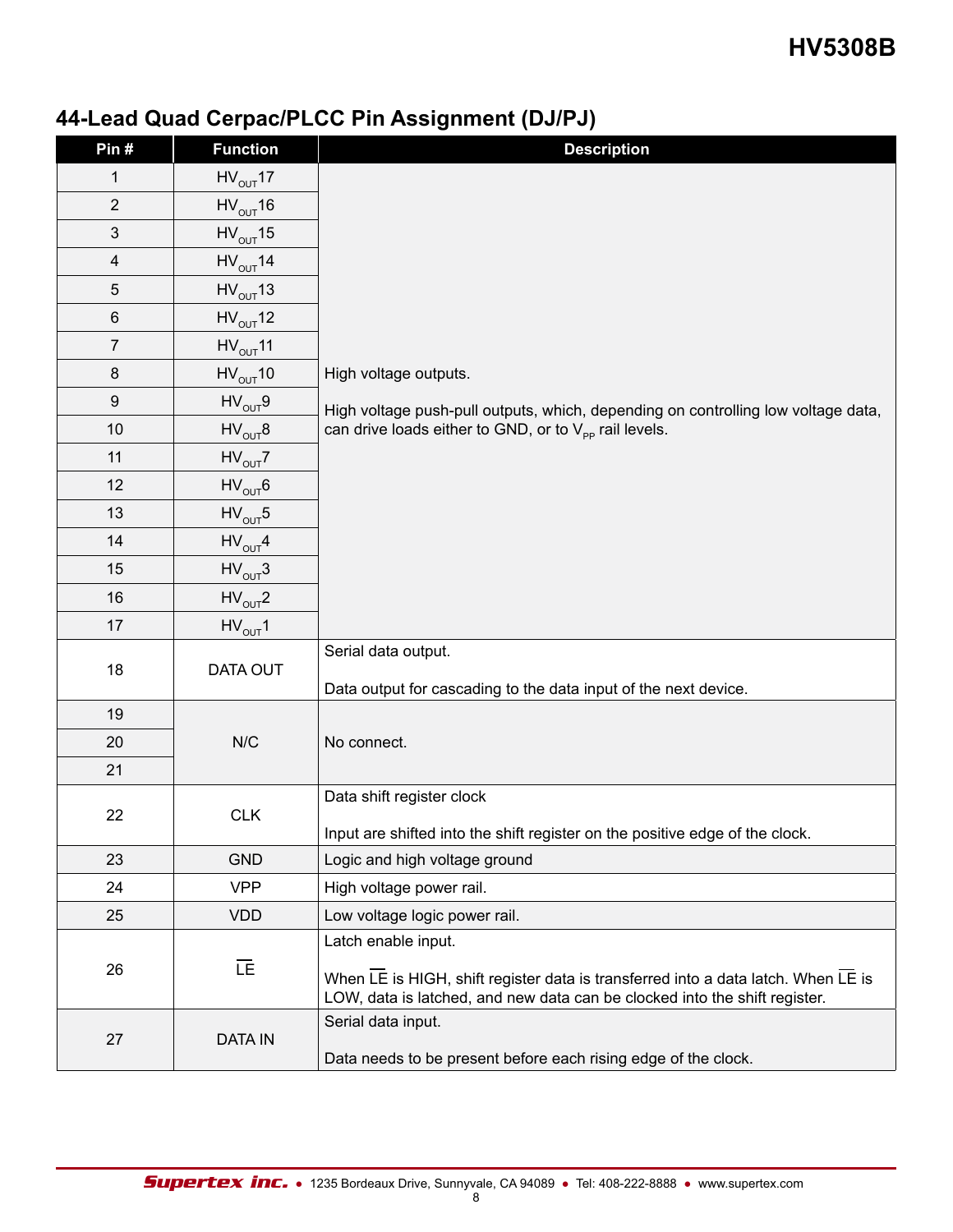# **44-Lead Quad Cerpac/PLCC Pin Assignment (DJ/PJ)**

| Pin# | <b>Function</b> | <b>Description</b>                                                                                                                                                               |
|------|-----------------|----------------------------------------------------------------------------------------------------------------------------------------------------------------------------------|
| 28   | <b>OE</b>       | Output enable input.<br>When OE is LOW, all HV outputs are forced into a LOW state, regardless of data<br>in each channel. When OE is HIGH, all HV outputs reflect data latched. |
| 29   | N/C             | No connect.                                                                                                                                                                      |
| 30   | $HV_{OUT}$ 32   |                                                                                                                                                                                  |
| 31   | $HV_{OUT}31$    |                                                                                                                                                                                  |
| 32   | $HV_{OUT}30$    |                                                                                                                                                                                  |
| 33   | $HV_{OUT}$ 29   |                                                                                                                                                                                  |
| 34   | $HV_{OUT}$ 28   |                                                                                                                                                                                  |
| 35   | $HV_{OUT}$ 27   |                                                                                                                                                                                  |
| 36   | $HV_{OUT}$ 26   | High voltage outputs.                                                                                                                                                            |
| 37   | $HV_{OUT}$ 25   | High voltage push-pull outputs, which, depending on controlling low voltage data,                                                                                                |
| 38   | $HV_{OUT}$ 24   | can drive loads either to GND, or to $V_{\text{pp}}$ rail levels.                                                                                                                |
| 39   | $HV_{OUT}$ 23   |                                                                                                                                                                                  |
| 40   | $HV_{OUT}$ 22   |                                                                                                                                                                                  |
| 41   | $HV_{OUT}$ 21   |                                                                                                                                                                                  |
| 42   | $HV_{OUT}$ 20   |                                                                                                                                                                                  |
| 43   | $HV_{OUT}19$    |                                                                                                                                                                                  |
| 44   | $HV_{OUT}18$    |                                                                                                                                                                                  |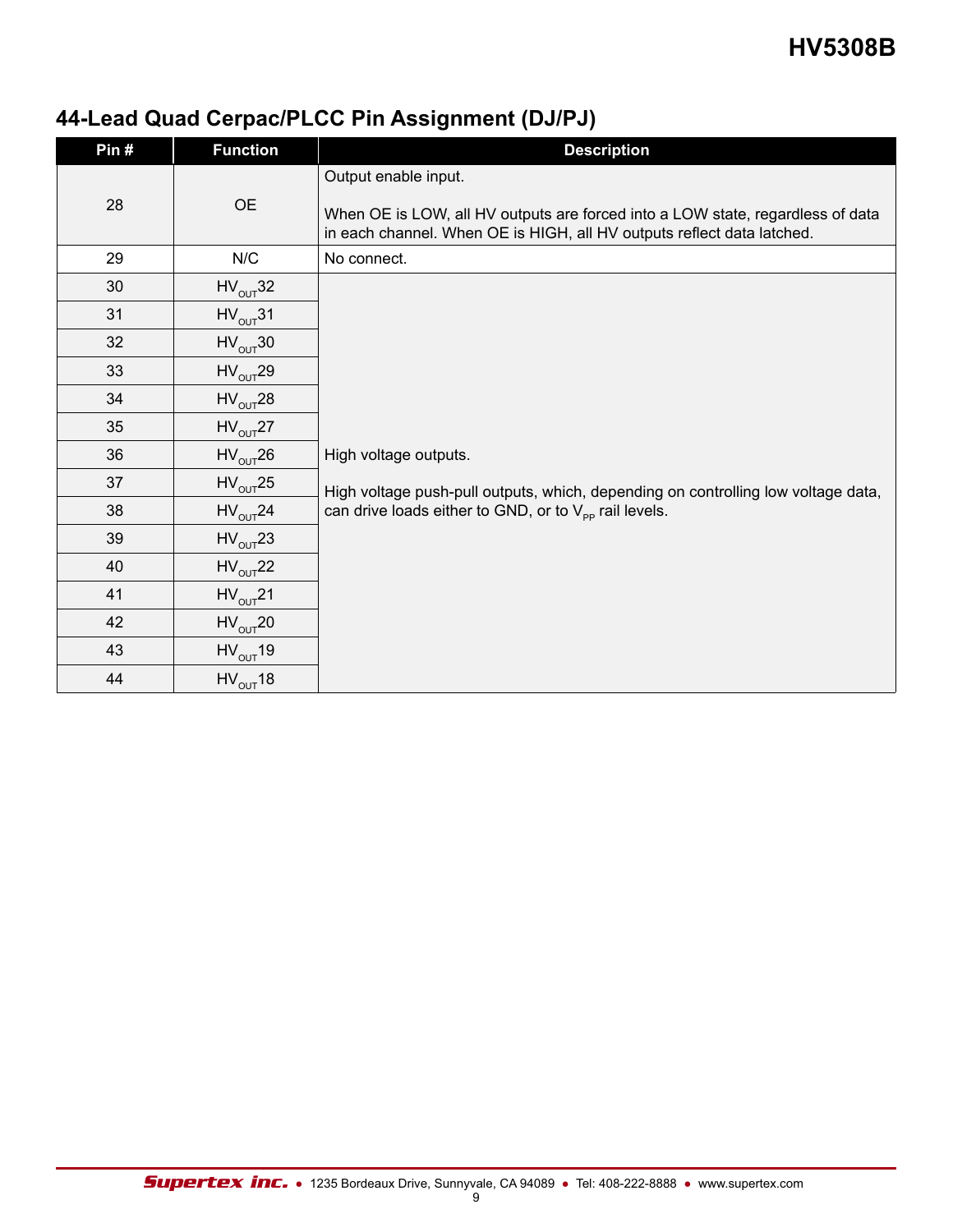



#### *Note:*

*1. A Pin 1 identifier must be located in the index area indicated. The Pin 1 identifier can be: a molded mark/identifier; an embedded metal marker; or a printed indicator.*

| <b>Symbol</b>         |            | A   | Α1   | A2          |      | b <sub>1</sub> |     | D1   | ū    | Е1   | е                  |
|-----------------------|------------|-----|------|-------------|------|----------------|-----|------|------|------|--------------------|
| Dimension<br>(inches) | <b>MIN</b> | 155 | .090 |             | .017 | .026           | 685 | .630 | 685  | .630 |                    |
|                       | <b>NOM</b> | 172 | 100  | .060<br>REF | .019 | 029            | 690 | .650 | 690  | .650 | .050<br><b>BSC</b> |
|                       | <b>MAX</b> | 190 | 120  |             | .021 | .032           | 695 | .665 | .695 | .665 |                    |

*JEDEC Registration MO-087, Variation AB, Issue B, August, 1991. Drawings not to scale.*

*Supertex Doc. #: DSPD-44CERPACDJ, Version D090808.*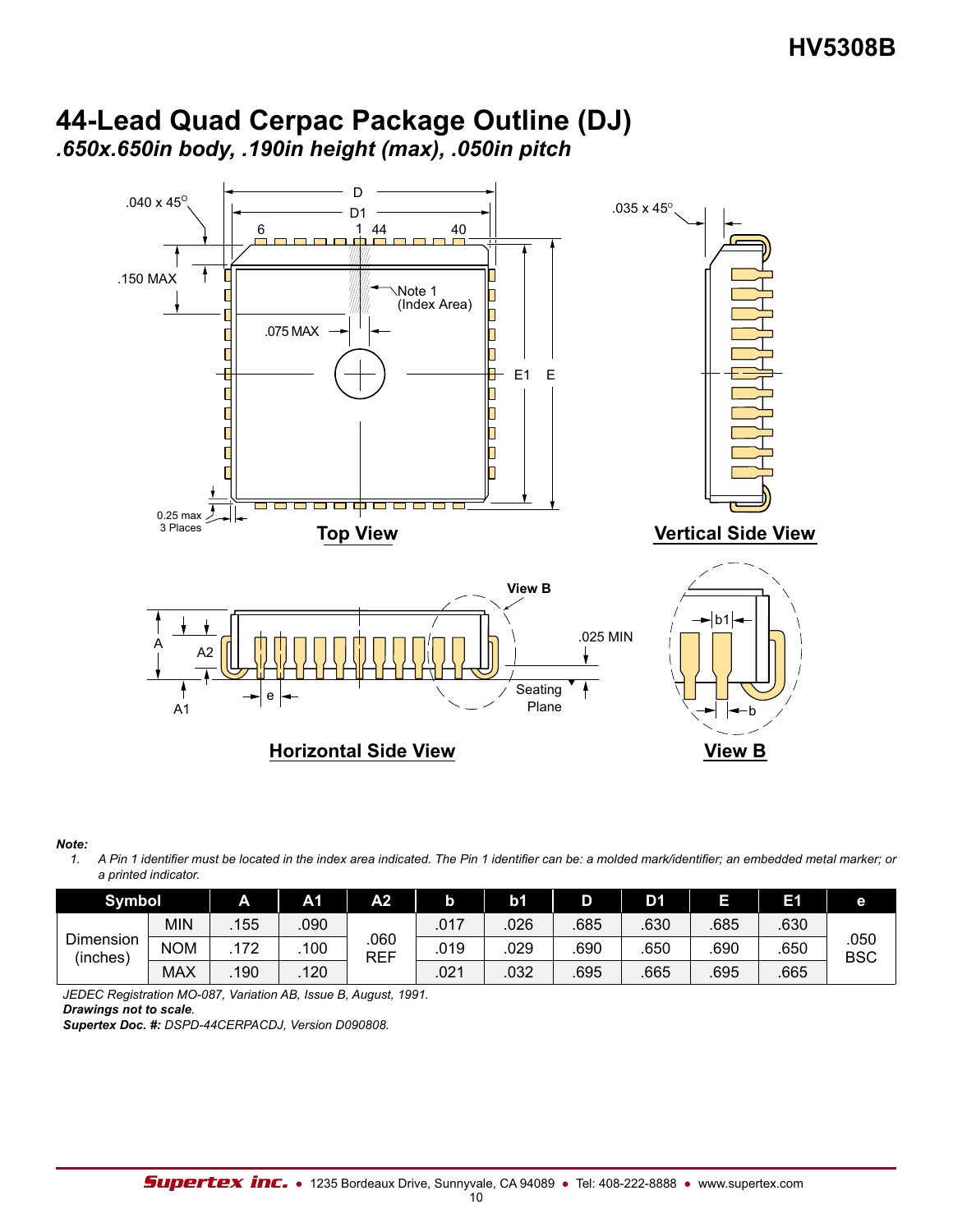### **44-Lead PQFP Package Outline (PG)** *10.00x10.00mm body, 2.35mm height (max), 0.80mm pitch*



#### *Note:*

*1. A Pin 1 identifier must be located in the index area indicated. The Pin 1 identifier can be: a molded mark/identifier; an embedded metal marker; or a printed indicator.*

| Symbol            |            | A                        | А1   | A2   | b                        |        | D1       |               | E1       | е                          |                     |                    | L2          | θ         |
|-------------------|------------|--------------------------|------|------|--------------------------|--------|----------|---------------|----------|----------------------------|---------------------|--------------------|-------------|-----------|
| Dimension<br>(mm) | <b>MIN</b> | $.95*$                   | 0.00 | .95  | 0.30                     | 13.65* | $9.80*$  | 13.65*        | $9.80*$  |                            | 0.73                |                    |             | $0^\circ$ |
|                   | <b>NOM</b> | $\overline{\phantom{0}}$ | -    | 2.00 | $\overline{\phantom{0}}$ | 13.90  | 10.00    | 13.90         | 10.00    | 0.80<br>0.88<br><b>BSC</b> | . .95<br><b>REF</b> | 0.25<br><b>BSC</b> | $3.5^\circ$ |           |
|                   | <b>MAX</b> | 2.35                     | 0.25 | 10   | 0.45                     | 14.15* | $10.20*$ | $.15*$<br>14. | $10.20*$ | 1.03                       |                     |                    | 70          |           |

*JEDEC Registration MO-112, Variation AA-2, Issue B, Sep.1995.*

*\* This dimension is not specified in the JEDEC drawing.*

*Drawings not to scale.*

*Supertex Doc. #: DSPD-44PQFPPG, Version C041309.*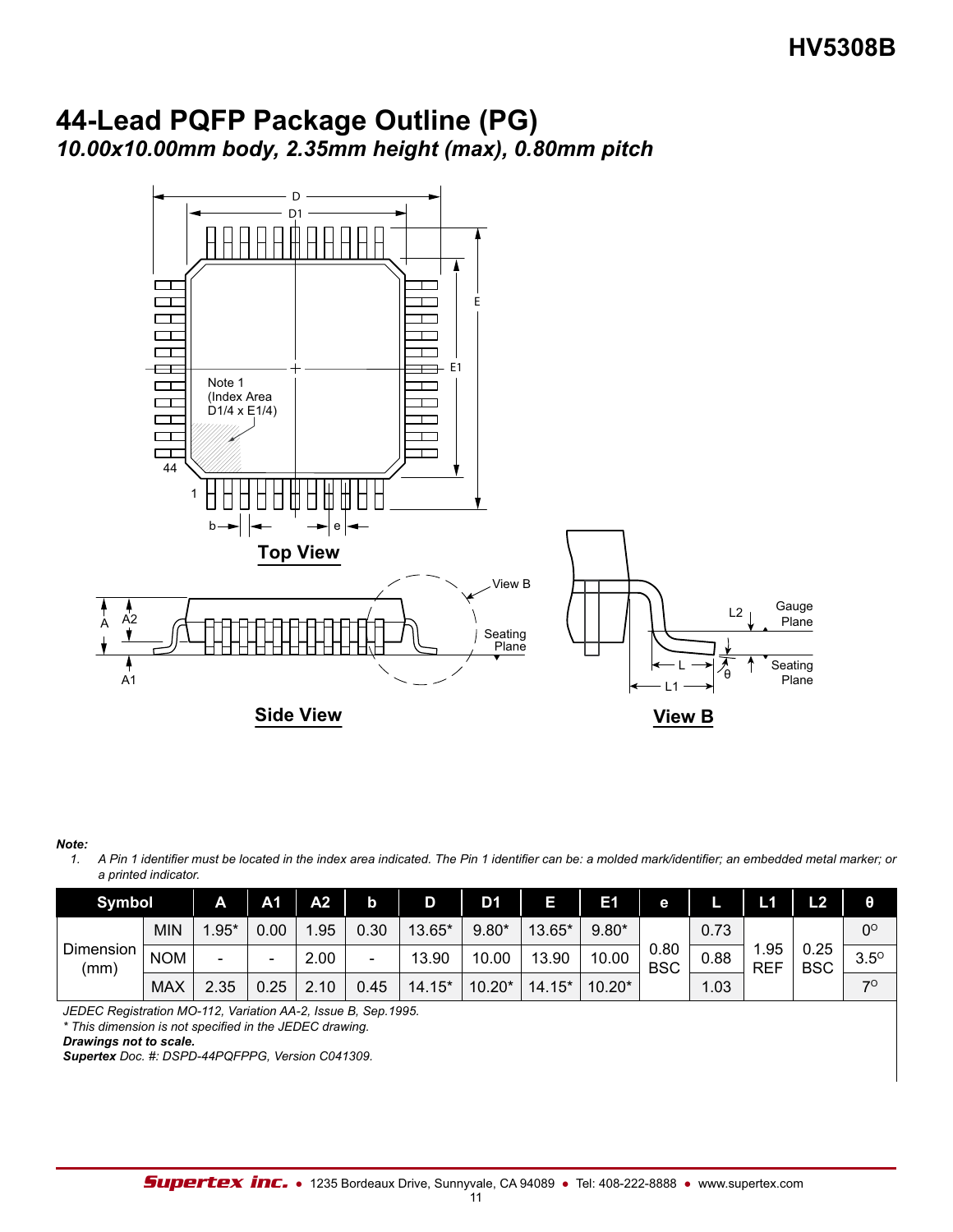

### **44-Lead PLCC Package Outline (PJ)** *.653x.653in body, .180in height (max), .050in pitch*

#### *Notes:*

- *1. A Pin 1 identifier must be located in the index area indicated. The Pin 1 identifier can be: a molded mark/identifier; an embedded metal marker; or a printed indicator.*
- *2. Actual shape of this feature may vary.*

| <b>Symbol</b>         |            | A    | А1   | А2     |      | b1                       | D    | D1   |      | E1   | е                  | R    |
|-----------------------|------------|------|------|--------|------|--------------------------|------|------|------|------|--------------------|------|
| Dimension<br>(inches) | MIN        | 165  | .090 | 062    | .013 | 026                      | 685  | .650 | 685  | .650 | .050<br><b>BSC</b> | .025 |
|                       | <b>NOM</b> | .172 | 105  | $\sim$ | -    | $\overline{\phantom{0}}$ | .690 | 653  | .690 | .653 |                    | .035 |
|                       | <b>MAX</b> | .180 | 120  | 083    | 021  | .036 <sup>t</sup>        | .695 | .656 | .695 | .656 |                    | .045 |

*JEDEC Registration MS-018, Variation AC, Issue A, June, 1993.* 

*† This dimension differs from the JEDEC drawing.*

*Drawings not to scale.*

*Supertex Doc. #: DSPD-44PLCCPJ, Version F031111.*

*(The package drawing(s) in this data sheet may not reflect the most current specifications. For the latest package outline information go to http://www. supertex.com/packaging.html.)*

*Supertex inc.* does not recommend the use of its products in life support applications, and will not knowingly sell them for use in such applications unless it receives an adequate "product liability indemnification insurance agreement." **Supertex inc.** does not assume responsibility for use of devices described, and limits its liability to the replacement of the devices determined defective due to workmanship. No responsibility is assumed for possible omissions and inaccuracies. Circuitry and specifications are subject to change without notice. For the latest product specifications refer to the *Supertex inc.* (website: http//www.supertex.com)

©2011 *Supertex inc.* All rights reserved. Unauthorized use or reproduction is prohibited. **Supperfex inc. All rights reserved.**